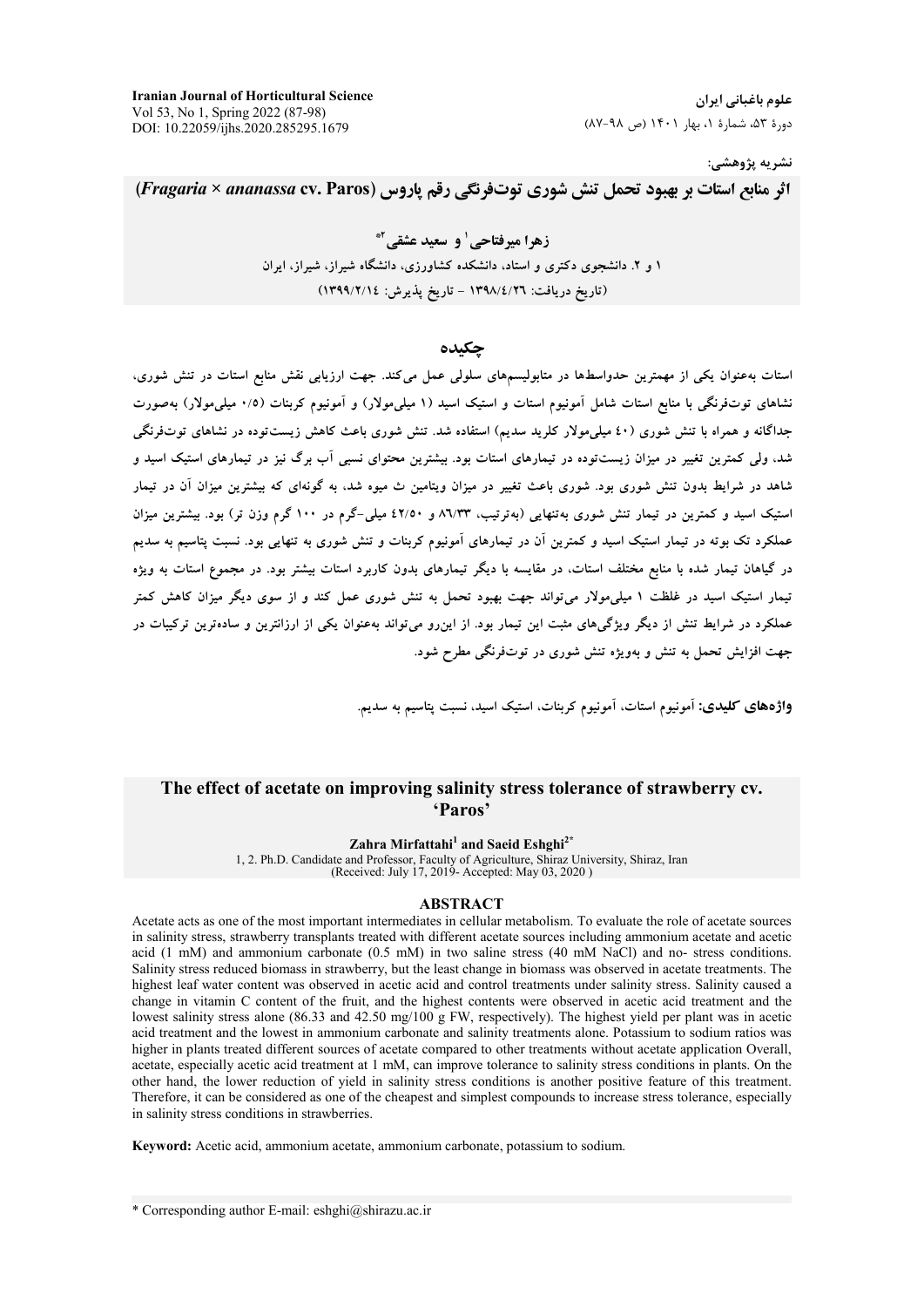جمله مهمترین محصولات گیاهی است که ارزش غذایی بالایی دارد و از نظر موادی مانند ویتامین ث، اسيد فوليک، پتاسيم، منيزيم، آنتوسيانينها، Caulet et al., ) فلاونوئيدها، فيبر و قندها غنى است 2014). تولید توتفرنگی در مقایسه با سایر محصولات در ۳۰ سال گذشته در جهان تا ۶۸ درصد افزایش يافته است (FAOSTAT, 2010)، ولي بهدليل حساس Levitt, 1980; ) بودن این محصول به تنش شوری ( Schwarz, 2012)، تولید این محصول در سال های اخیر، با شور شدن خاکهای موجود در مناطق خشک و نیمه خشک و همچنین آب آبیاری کاهش یافته است (Sun et al., 2015).

در سالهای گذشته، روشهای متعددی برای بهبود تحمل به شوری در گیاهان بهکار گرفته شده است. از جمله این روشها میتوان به کاربرد انواع مختلف مواد شیمیایی شامل تنظیم کنندههای رشد و محافظت کنندههای اسمزی اشاره نمود، که در مقایسه با روشهای تغییر ژنتیکی موثر و مقرون بهصرفه میباشند. استفاده از این قبیل مواد، رشد و عملکرد برخی گونههای رشد کرده در شرایط تنش شوری را افزایش میدهد ( & Ashraf Fatemy et ). تيمارهايي مانند سيليسيوم ( Fatemy et 8aadati & Moallemi, ) روی ( ,al., 2009 2011) ، سولفات كلسيم (Khayyat et al., 2009) ، نانو . (Saeedi et al., 2022) بتاسيم و سديم نيتروپروسايد اسيد جاسمونيک و اسيد آبسازيک (Jamalian, 2019) ، اسيد سالسيليک (Eshghi et al., 2017) و سديم نيتروپروسايد (Jamali et al., 2014) از جمله تیمارهای موثر در کاهش اثر تنش شوری کلریدسدیم و افزایش عملکرد و بهبود ویژگی های رویشی میوه توتفرنگی بود.

استات از جمله مهمترین ترکیبات موجود در سلولها است که بهفرم فعال استیل کوآنزیم A در می آیند و در واقع بهعنوان یک واسطهگر حیاتی مهم Hooks  $et$ ) برای متابولیسمهای سلولی عمل می کند al., 2004). پیشنهاد شده است که استات میتواند به عنوان یک فاکتور کنترل کننده، جهت انتقال از حالت هتروتروفیک به حالت اتوتروفیک در دانهالهای گیاهان عمل نماید (Sheen, 1990). همچنین مشخص شده است که ۱۰ درصد ژنهای موجود در چرخههای

#### مقدمه

تنشهای غیرزیستی مانند تنش شوری و خشکی، از جمله مهمترین تهدیدهای جدی برای کشاورزی و محيط زيست محسوب مىشوند. اين تهديدها بهصورت غیرمستقیم بهوسیله گرم شدن زمین و رشد بی رویه Koyro et ) افزایش است (Koyro et ) al., 2011). میانگین دمای جهانی کره زمین در قرن اخیر حدود یک درجه سلسیوس افزایش یافته و این میزان در سالهای اخیر بهشدت در حال افزایش بوده است و انتظار می رود که در اثر وقوع چنین اثرات ویرانگری، شور شدن زمینهای کشاورزی و خشکسالی شدت یابد، بهگونهای که میزان خسارتهای آنها تا پایان قرن میتواند به میزان دو برابر افزایش یابد (Evans, 2005). همچنین کاهش روزافزون منابع آب و افزایش شوری آبهای کشاورزی، بهویژه در سال های اخیر مشکلات بسیاری را در گیاهان بهوجود آورده است، بهگونهای که افزایش تجمع نمکها در منطقه ریشه گیاهان میتواند منجر به بروز پدیدههایی مانند کاهش میزان رشد، بافت مردگی برگها، تسریع روند پیری، پژمردگی و در نهایت مرگ گیاهان شود (Munns, 2011). تحمل به تنش شوری از جمله صفات با کنترل چند ژنی در گیاهان است که شامل دامنه وسیعی از مکانیسمهای بیوشیمیایی، فيزيولوژيکي و مولکولي است که در تمام گياه، بافت و یا سطوح مختلف مولکولی/ سلولی میتواند متفاوت عمل نماید. از سوی دیگر، تنش شوری میتواند القاکننده تنش اسمزی و یونی در گیاهان باشد و همین موضوع می تواند منجر به کاهش رشد و نمو گیاهان شود (Parida and Dos, 2005). از جمله تغییرات مورفوفیزیولوژیک و بیوشیمیایی ایجاد شده بەوسىلە شورى، مى توان بە كاھش رشد، بستە شدن روزنهها، تنظیم اسمزی، جداسازی و خروج یونهای مضر از سیتوسول و افزایش فعالیت آنزیمهای آنتی|کسیدان، اشاره نمود. در حالت شدیدتر تنش شوری، بهدلیل اختلال در کارکرد دستگاه فتوسنتزی، Munns & ) گونههای فعال اکسیژن تولید می شوند Tester, 2008; Pang & Wang, 2008.

;| (Fragaria × ananassa Duch.) (;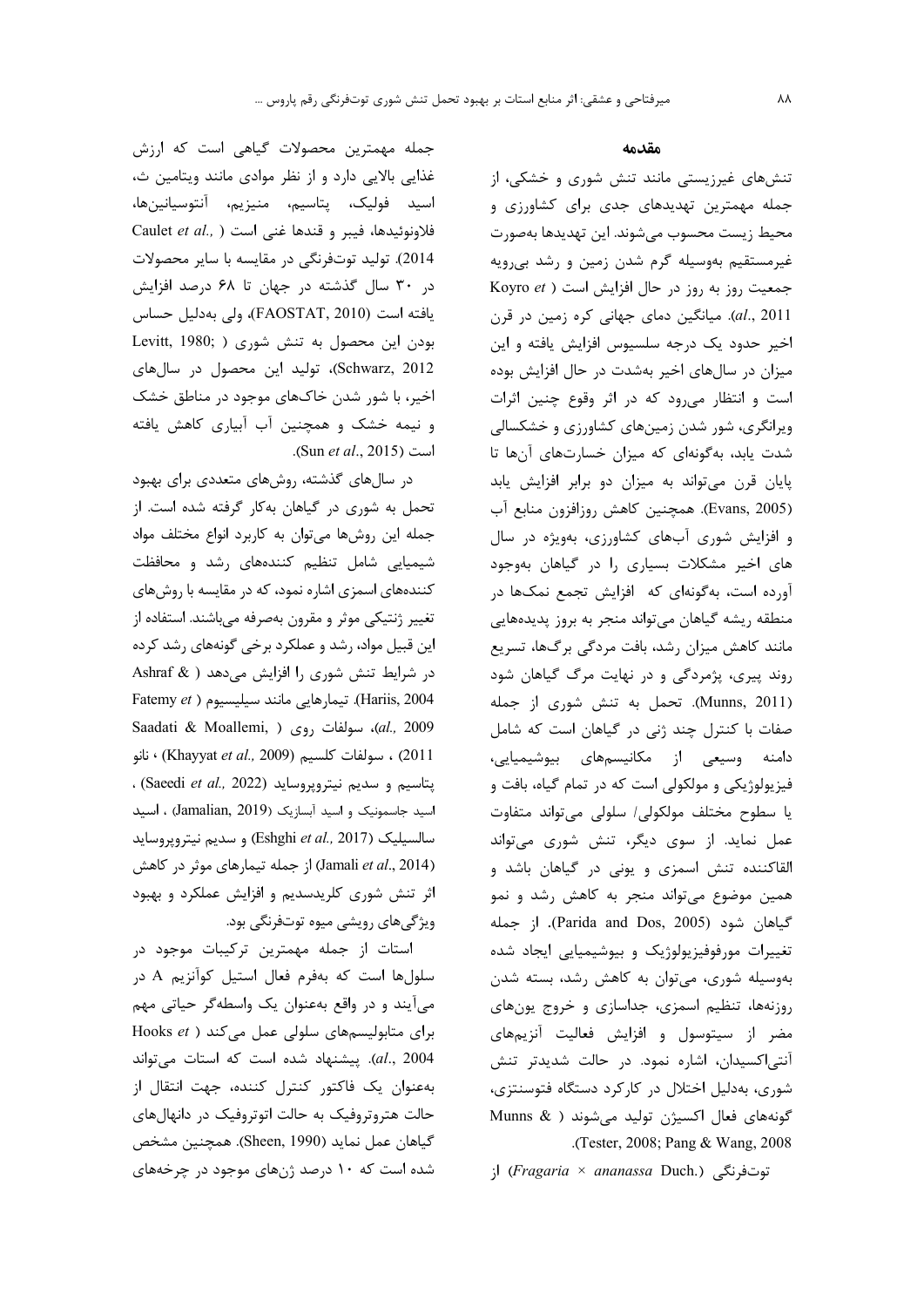ابتدا ریشه نشاهای توتفرنگی با قارچکش مانکوزب با غلظت ۲ در هزار ضدعفونی گردید و سپس و درون گلدانهای ۳ لیتری در بستر حاوی کوکوپیت و پرلیت به نسبت حجمی ١:١ کشت شدند. نشاها در ابتدا با آب معمولی که مشخصات آب مورد استفاده در آزمایش به شرح جدول ۱ آمده است، آبیاری شدند و پس از گذشت دو هفته، با محلول غذایی هوگلند (Hoagland & Arnon, 1950)، نيم غلظت و در مراحل بعدى با غلظت كامل تغذيه شدند، تا به اندازه مناسب، مرحله ۶-۵ برگی برای شروع تیمارهای آزمایشی برسند. دمای روز و شب بهترتیب ۳±۲۳ و ۱۵±۳ درجه سلسیوس و رطوبت نسبی ۶۰±۶۰ درصد بود. تغذیه گیاهان نیز متناسب با نیاز آبی آنها، یک روز در میان و میزان آن هم بهگونهای بود که حدود ۱۰ درصد از ته گلدان زهکش داشتند، انجام شد. پس از مرحله ۶-۵ برگی تیمارها در گیاهان اعمال شدند. برای اعمال تنش شوری از نمک کلرید سدیم ساخت شرکت Merck آمریکا در دو غلظت ۰ و ۴۰ میلی مولار که بهصورت محلول در ترکیب غذایی و به صورت یک روز در میان، انجام شد. همچنین برای جلوگیری از تجمع نمک در ته گلدانها، برای هر ۴ بار تغذیه با محلول غذایی و تیمار شوری، یک بار آبشویی انجام شد. همچنین جهت مطالعه اثر استات، از دو منبع مختلف استات شامل آمونیوم استات (۱ میلی مولار) و استیک اسید (۱ میلی مولار) استفاده گردید. جهت جدا نمودن اثر استات و آمونیوم و مطالعه نقش مجزای هر کدام ار آنها از تیمار آمونیوم کربنات (۰/۵ میلیمولار) استفاده گردید. تیمارها بهصورت هفتهای یک مرتبه همزمان با اعمال تنش شوری بهصورت محلول پاشی به اندازهای که حالت چکیدن از برگ به صورت قطرهای از برگها داشته باشند، انجام شد. نوع طرح آزمایش مورد استفاده در این پژوهش، به صورت فاكتوريل بر مبناى طرح كامل تصادفی با ۴ تکرار و وجود ۳ گلدان در هر تکرار با مشخصات گلدانها با ارتفاع ۲۱ و قطر دهانه ۱۶ سانتی متر که درون هر گلدان یک گیاه کشت شده بود، انجام شد. تمام مواد مورد استفاده در این آزمایش نیز از شركت Merck آمريكا بود. از زمان آغاز تيمارها تا پايان آزمایش، حدود سه ماه طول کشید. در پایان آزمایش تری کربوکسیلیک اسید و گلیاکسیلات بهوسیله استات فعال می شوند. در سلول های جلبک نیز، استات مسئول بیان ژنهای مرتبط با فتوسنتز در حضور نور هستند، چرا که استات نقش کارآمدتری را در مقایسه با نور برای تثبیت کربن دی اکسید دارند ( .Kindle 1987). استیل کوآنزیم A سنتز شده در بسیاری از فرآیندها مانند تولید اسیدهای چرب، اسیدهای آمینه، تركيبات فنليك و آلكالوئيدها، سنتز برخي آنتي اکسیدانهای غیرآنزیمی مانند بتاکاروتن و همچنین تولید هورمونهای پاسخدهنده در تنش مانند سايتوكينينها، جيبرلينها، اسيدآبسزيک و براسنواستروئیدها شرکت دارد، که به این وسیله می توانند تحمل گیاهان را در شرایط تنش شوری افزايش دهند (Kim et al., 2017). در آرابيدوپسيس، مشخص شده است كه گیاهان تیمار شده با غلظت-های ۲۰ و ۳۰ میلی مولار ترکیب استیک اسید در خاک، میزان تحمل به تنش خشکی، بهوسیله یک مسیر متابولیکی در تغییر گلیکولیز به سنتز استات تغییر میکند را بهوسیله فعال کردن مسیر پیغامرسانی جاسمونیک اسید باعث افزایش تحمل و زندهمانی در گیاهان شد (Kim et al., 2017). با توجه به نقش استات و اهمیت آن در چرخههای فتوسنتزی و بهویژه تنفسی سلول، به نظر می رسد، تاکنون پژوهشی در این راستا در گیاهان باغبانی انجام نشده است و تنها یک پژوهش در راستای افزایش تحمل به تنش خشکی در آرابیدوپسیس و برخی از گیاهان زراعی در سال های اخير انجام شده است (Kim et al., 2017). از اين رو پژوهش حاضر، با هدف بررسی تاثیر منابع مختلف تامین استات در جهت افزایش و بهبود تحمل به تنش شوری و شرایط طبیعی در توتفرنگی رقم پاروس و پیدا نمودن بهترین ترکیب و غلظت استات انجام شد.

## مواد و روش ها

این پژوهش در سال ۹۷-۱۳۹۶ به مدت یک سال در گلخانه پژوهشی و آزمایشگاه بخش علوم باغبانی دانشکده کشاورزی دانشگاه شیراز انجام شد. بدین منظور نشاهای توتفرنگی رقم پاروس از نهالستانی تجاری از شهرستان مریوان استان کردستان تهیه و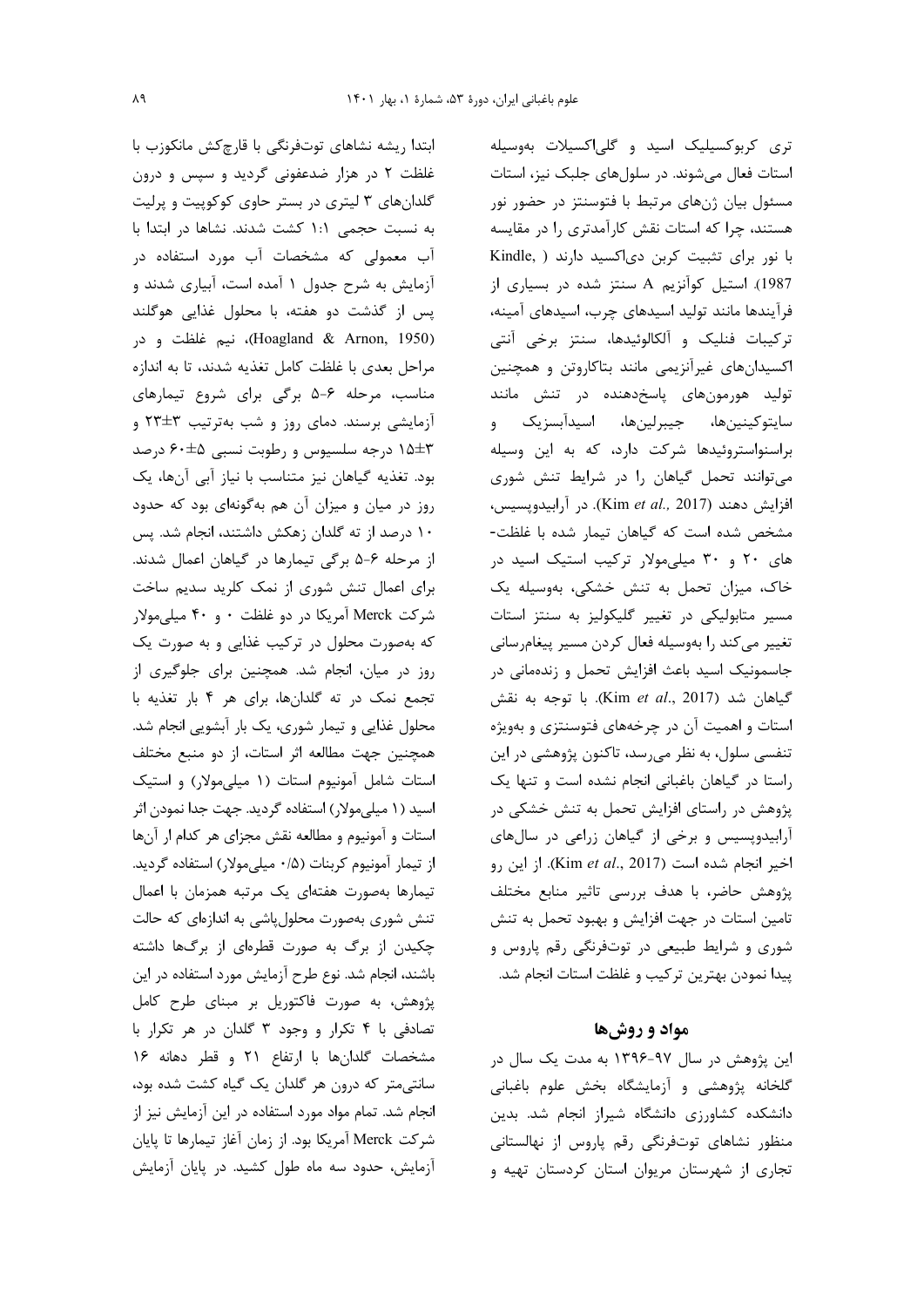برای تعیین اسید کل میوه ۲ قطره فنل فتالئین به ۵ میلی لیتر آب میوه افزوده شد و تا رسیدن به pH ٨/٢ با سود ٠/١ نرمال تيتر شد. حجم سود مصرفى یادداشت گردید و برای محاسبه میزان اسید کل از . ابطه (٢) استفاده شد (Roussos et al., 2011). % Acid (wt/vol)=  $\frac{(N \times V_1 \times M.W)}{(V_2 \times 1000)} \times 1$ . (Y) N: نرماليه سود ججم سود مصرفی  $\cdot V_1$ 

V2: حجم نمونه .M.W: وزن مولکولی اسید غالب (اسید سیتریک

.C<sub>6</sub>H<sub>8</sub>O<sub>7</sub>= 192.124 g/mol

برای اندازهگیری میزان آسکوربیک اسید از روش .2006) Bor et al (2006) استفاده شد. بدین منظور ١٠٠ میکرولیتر از آب میوه با ۱۰ میلی لیتر متافسفریک اسید ۱ درصد مخلوط شد و سپس ۱۰۰۰ میکرولیتر از محلول حاصل را با ۹ میلی لیتر ۲ و ۶ دی کلروایندوفنل ۵۰ میکرومولار برای چند ثانیه ترکیب شده و سپس میزان جذب در طول موج ۵۱۵ نانومتر با استفاده از اسپکتروفتومتر مدل Dynamica (HALO (XB-10-England اندازهگیری شد. برای محاسبه میزان آسکوربیکاسید از منحنی استاندارد آسکوربیک اسید استفاده شد.

برای اندازهگیری مقدار آنتوسیانین از روش اختلاف استفاده شد (Lee et al., 2005). بدين منظور از محلول های کلرید پتاسیم (pH=۱) و استات سدیم (pH=۴/۵) استفاده شد. ١ میلی لیتر از عصاره میوه با ۴ میلی لیتر از بافرها بهصورت جداگانه مخلوط شده و سپس میزان جذب هر دو نمونه در طول موجهای ۵۱۰ و ۷۰۰ نانومتر اندازەگیری شدند. میزان آنتوسیانین بەوسیلە رابطه (٣) محاسبه شد و بهصورت میلی گرم سیانیدین ٣ گلوکوزیداز در ۱۰۰ میلی گرم آبمیوه گزارش شد.

A=(A510-A700) pH 1.0 - (A510-A700) pH 4.5 ( $\check{r}$ ) Total anthocyanin (mg/L)=  $(A/26900)(10^3)(449.2)(5)$ 

در این فرمول ۴۴۹/۲ جرم مولکولی سیانیدین-٣- گليکوزايد، ٢۶٩٠٠ جذب مولى آن در pH=۱ و DF فاکتور رقیق سازی است.

برای اندازهگیری شاخص سبزینگی برگ، از دستگاه كلروفيل متر (Minolta- SPAD-502) استفاده شد. براي برخي از ويژگيهاي مرتبط با نقش استات و تاثير آن در تنش شوری در گیاهان ارزیابی شدند.

جدول ۱. مشخصات آب مورد استفاده در آزمایش. Table 1. Characteristics of the water used in the

| Ni<br>$\mathrm{Ca}^{2+}$<br>pH<br>- 1<br>mg | experiment. |  |    |  |  |  |                         |  |
|---------------------------------------------|-------------|--|----|--|--|--|-------------------------|--|
|                                             |             |  |    |  |  |  |                         |  |
|                                             |             |  |    |  |  |  | $(\mu \text{ mhos/cm})$ |  |
|                                             |             |  | 54 |  |  |  |                         |  |

برای اندازهگیری نشت یونی نیز از روش Golen & Varis (2004) استفاده شد. بدين منظور ابتدا برگها با آب مقطر بهخوبی شسته شده و سپس ١٠ ديسک برگی با قطر ۱۰ میلی متر تهیه شد. دیسکها به درون ظرفهای دربدار حاوی ۱۰ میلی لیتر آب مقطر منتقل شده و روی شیکر با سرعت ۲۵۰ دور در دقیقه به مدت ٢۴ ساعت در دمای اتاق قرار گرفتند. سپس هدايت الكتريكي محلول اندازهگيري شد (C1). نمونهها سیس بهمدت ۲۰ دقیقه در اتوکلاو (دمای ۱۲۱ درجه سلسیوس) قرار گرفتند و پس از خنک شدن، هدایت الکتریکی محلول اندازهگیری شد (C2). درصد نشت یونی با استفاده از رابطه (۱) محاسبه شد:

هر بوته شمارش شده و در نهایت میانگین آنها بهعنوان تعداد گل و گل آذین در بوته گزارش شد.

همچنین در طول دوره آزمایش و پس از رسیدن میوهها (قرمز شدن ۳/۴ میوه)، توزین شده و بهعنوان عملکرد تک بوته گزارش شد. افزون بر این تعداد فندقههای میوههای اول و میوههای دوم در هر تکرار شمارش شده و میانگین آنها بهدست آمد.

در پایان آزمایش، گیاهان از هر گلدان خارج شده و ریشهها بهصورت کامل شستو شو شده و سپس از قسمت شاخساره جدا شده و هر قسمت بهصورت جداگانه توزین شدند. سپس گیاهان درون آون بهمدت ۷۲ ساعت در دمای ۷۲ درجه سلسیوس قرار گرفتند و یس از خشک شدن توزین شدند.

میزان مواد جامد محلول میوهها با دستگاه انکسارسنج (ATC1, ATAG, Japan) اندازہگیری شد و عدد قرائت شده بهعنوان درجه بریکس گزارش شد.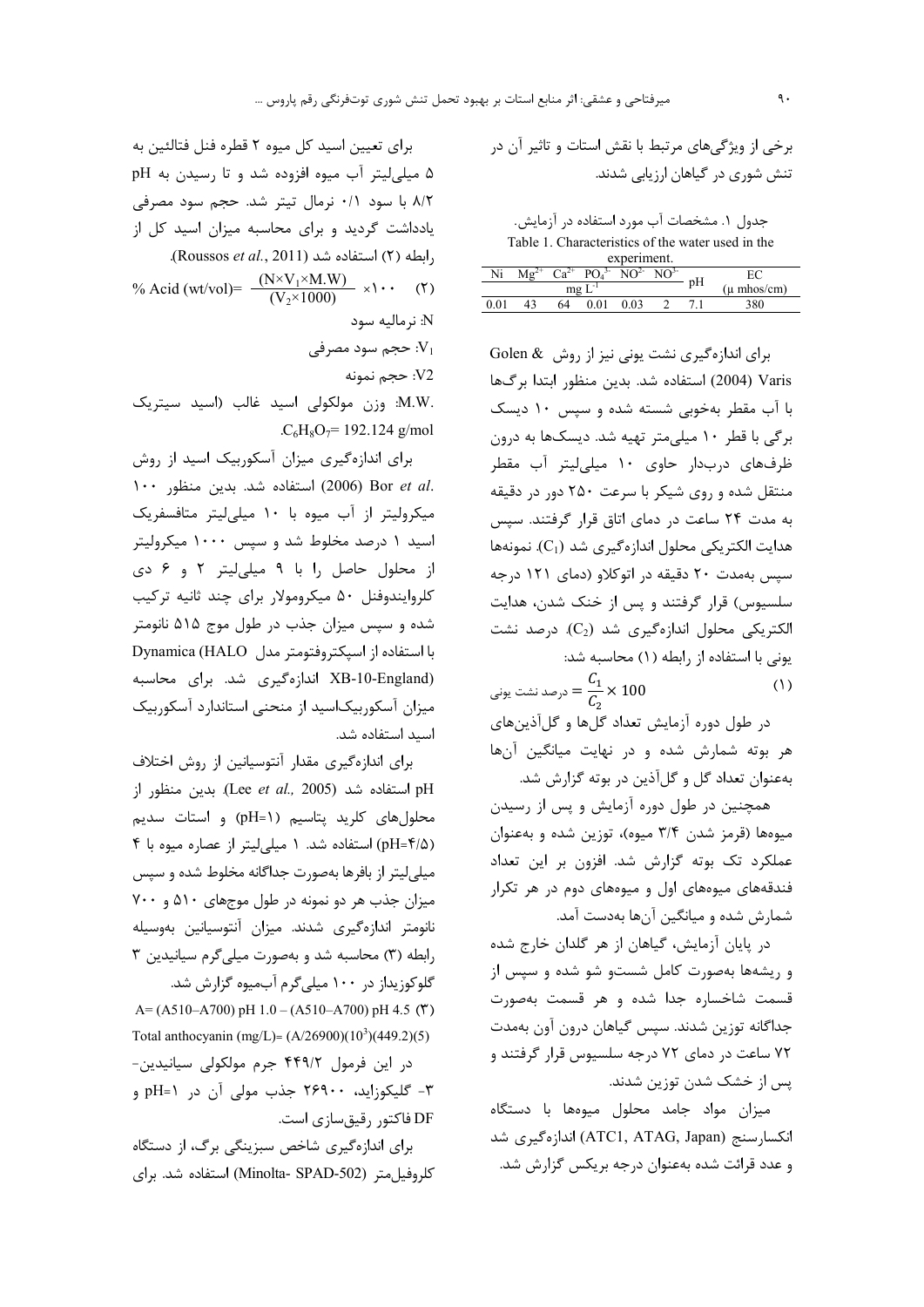این منظور از هر بوته میانگین ۱۰ برگ اندازهگیری شد. مقدار عناصر معدنى شامل سديم، پتاسيم، منيزيم و کلسیم در برگهای توتفرنگی اندازهگیری شد. برای تعیین غلظت یونهای معدنی ابتدا برگها خشک و پودر شدند. یک گرم از پودر خشک شده توزین و در کروسیبلهای چینی توزیع و در کوره به خاکستر تبدیل شد. پس از عصارهگیری با ۵ میلی لیتر اسید کلریدریک ۰/۲ نرمال و آب داغ ( Chapman & Part, 1961) عصارهگیری شدند. غلظت عناصر سدیم و پتاسيم بهوسيله فليمفتومتر و غلظت عناصر كلسيم نیز بهوسیله دستگاه جذب اتمی اندازهگیری شدند.

واكاوى آمارى اين آزمايش با استفاده از نرم افزار SPSS-21 انجام شد. پس از تجزیه واریانس مقایسه میانگین با استفاده از آزمون دانکن در سطح احتمال پنج درصد در آزمایش فاکتوریل بر پایه طرح کاملا تصادفي انجام شد.

### نتايج و بحث

اثر منابع مختلف استات و آمونیوم کربنات بر ويژگىهاى مورفو-فيزيولوژيكى

میزان نشت الکترولیت در برگ توتفرنگی تحت تاثیر تنش شوری قرار گرفت (در سطح ۵ درصد) (جدول ٢). بيشترين و كمترين ميزان نشت الكتروليت بهترتیب در تیمارهای تنش شوری بهتنهایی (۵۰/۹۳ درصد) و تیمار استیک اسید (۲۰/۴۰ درصد) بود. اگرچه در شرایط تنش شوری، تیمارها با یکدیگر تفاوت معنی داری نداشتند، ولی کمترین میزان آن در تيمارهاي منابع مختلف استات بود (جدول ٣).

همچنین تنش شوری باعث کاهش میزان زیست توده در گیاهان توتفرنگی شد (جدول ۲) و تیمارها در سطح یک درصد تفاوت معنیداری با یکدیگر داشتند. در شرایط تنش شوری، بیشترین و کمترین میزان زیست توده بهترتیب در تیمارهای استات (۱۶/۶۷ گرم)و آمونیوم کربنات به همراه تنش شوری (۴/۷۴ گرم) بود. از نظر شاخص سبزینگی برگ نیز تفاوت معنیداری در دو شرایط بدون و با تنش شوری در تیمارهای مختلف مشاهده نشد (جدول ۳).

یکی از مهمترین اثرات منفی تنش شوری، کاهش

پتانسیل اسمزی محلول خاک (تنش اسمزی) و برهم خوردن تعادل عناصر غذايي (تنش يوني) است، كه همين موضوع میزان فعالیت فتوسنتز و رشد گیاه را کم میکند (Khan et al., 2000)، در نتيجه بهدليل پسابيدگی سلولها وتخصيص بيشتر مواد ساخته شده در جهت افزایش تحمل به تنش، بر رشد طولی و زیست توده گیاه اثر گذاشته و باعث كاهش آنها مى شود ( Santos, 2004). بنابراین تغییر در شاخصهای رشد، از جمله مهمترین پاسخهای گیاهان به تنش شوری محسوب می شود. کاهش در میزان زیستتوده در شرایط تنش شوری در این پژوهش نیز مشاهده شد. بهگونهای که بیشترین کاهش در زیست توده در تیمار تنش شوری به-تنهایی و تیمار آمونیوم کربنات بههمراه تنش شوری بود. ولی این میزان کاهش در تیمارهای استات در شرایط تنش شوری بسیار کمتر بود. در واقع میتوان چنین بیان کرد که استات بهعنوان یک ترکیب حدواسط بهدلیل فعال کردن آنزیم ایزوسیترات لیاز می تواند میزان آمونیوم را در گیاهان بالا نگه دارد و از این رو باعث افزایش میزان نیتروژن تامین شده برای گیاهان شود و در نتیجه افزایش وزن تر و خشک و در حالت کلی میزان زیست توده شود (Kim et al., 2017). از سوی دیگر بهدلیل نقش استات بهعنوان یک حد واسط در مسیر تنفس، زمانی که بهصورت خارجی در اختیار گیاه قرار گیرد، منجر به صرفهجویی در مصرف انرژی شده و بنابراین مواد حاصل از فتوسنتز کمتر در این مسیر مصرف میشوند. اثر منفی تنش شوری در کاهش وزن تر و خشک شاخساره در توتفرنگی در پژوهشهای گذشته نیز وجود دارد (Karlidage et al., 2009). در مورد كاهش زيست توده تیمار آمونیوم کربنات بههمراه تنش شوری میتوان چنین بیان کرد که همراه شدن آمونیوم کربنات همراه با تنش شوری، بهدلیل ایجاد قلیائیت کربنات، اثر تنش را دو برابر کرده و همین موضوع منجر به کاهش میزان فتوسنتز شده و ترکیبات معدنی را در گیاه تغییر می دهد و در نتيجه سبب عدم تعادل يوني و ايجاد حالت سميت Marcshner, 1995; Wahome et al., ) بیشتر می شود 2001). از این رو کاهش بیشتر در میزان زیست توده در مقایسه با تنش شوری بهتنهایی در تیمار آمونیوم کربنات همراه با تنش شوري، مي تواند به اين دليل باشد.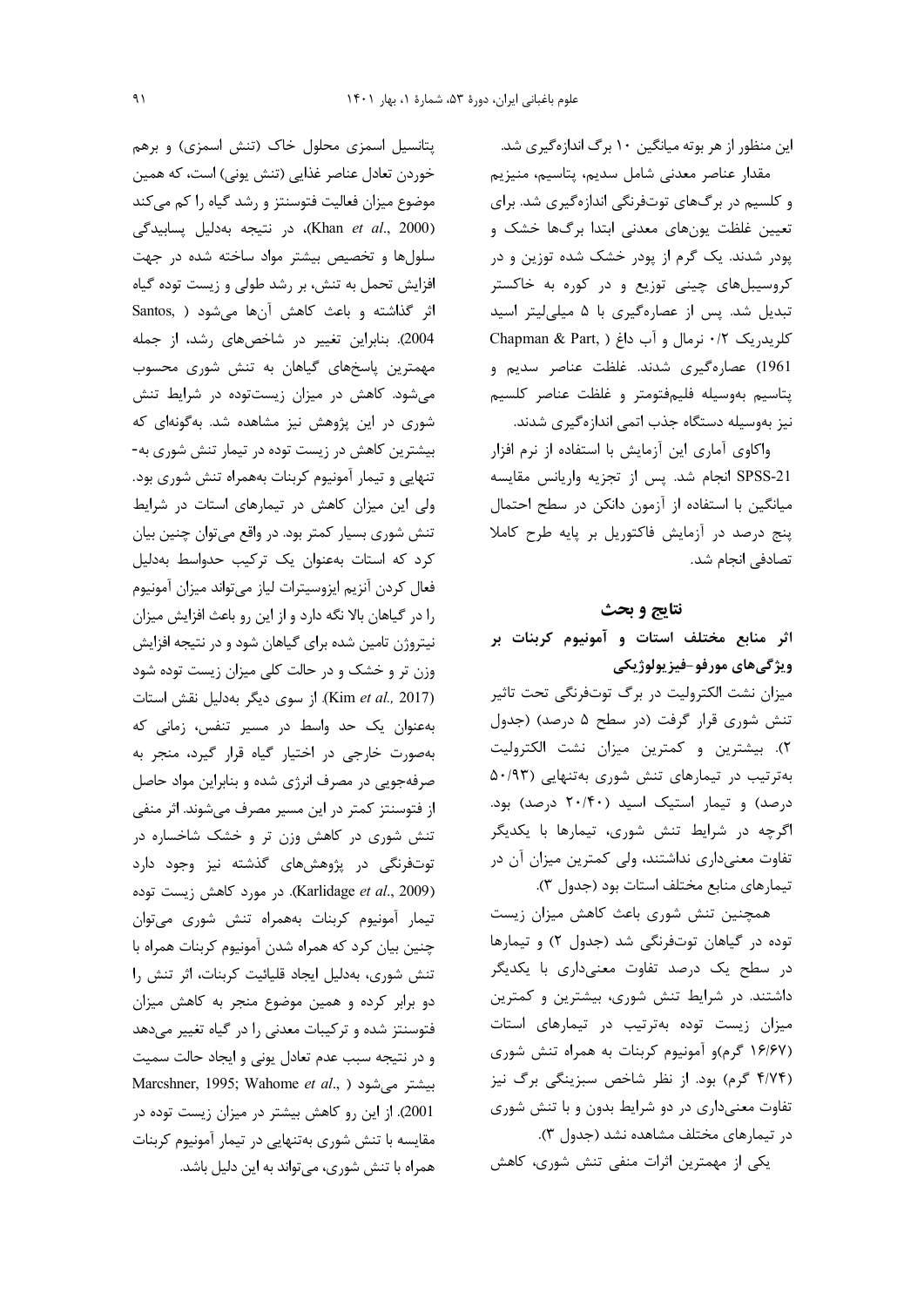جدول ۲. نتايج تجزيه واريانس اثر منابع مختلف استات و آمونيوم كربنات و تنش شورى بر ويژگىهاى مرفوفيزيولوژيكى توتفرنگى. Table 2. Results of variance analysis effect of different sources of acetate and ammonium carbonate and salinity stress on morpho-physiological characteristics of strawberry.

|                           |                      | Means of squares                                                                  |                       |
|---------------------------|----------------------|-----------------------------------------------------------------------------------|-----------------------|
| Source of variation       | Electrolyte leakage  | <b>Biomass</b>                                                                    | <b>SPAD</b>           |
| Acetate                   | 474.79               | (root and shoot dry weight)<br>$69.36$ <sup>**</sup>                              | $34.85$ <sup>ns</sup> |
| Salinity                  | 154.68*              | $5.49^*$                                                                          | $3.25$ <sup>ns</sup>  |
| Acetate $\times$ Salinity | 115.78 <sup>ns</sup> | $33.94^{ns}$                                                                      | $24.30$ <sup>ns</sup> |
| C.V(%)                    | 23.9                 | 36.3                                                                              | 38.0                  |
|                           |                      | **، * و ms: به ترتیب تفاوت معنیدار در سطح احتمال ۱ و ۵ درصد و نبود تفاوت معنیدار. |                       |

\*\*, \*, ns: Significantly difference at 1 and 5% of probability level, and non-significantly difference, respectively.

# جدول ٣. مقايسه ميانگين اثر منابع مختلف استات و آمونيوم كربنات، تنش شوري و اثر متقابل منابع مختلف استات و آمونيوم كربنات و

# تنش شوری بر ویژگیهای مورفوفیزیولوژیکی توتفرنگی.

Table 3. Mean comparison effect of different sources of acetate and ammonium carbonate, salinity stress and interaction effect of different sources of acetate and ammonium carbonate and salinity stress on morpho-physiological characteristics of *strawherry* 

|                                                                | 0.1.4.1.0.11.7.               |                                                      |                      |
|----------------------------------------------------------------|-------------------------------|------------------------------------------------------|----------------------|
| Treatment                                                      | Electrolyte leakage<br>$(\%)$ | <b>Biomass</b><br>(root and shoot dry weight)<br>(g) | <b>SPAD</b>          |
| Control                                                        | $31.78$ <sup>ab</sup>         | 17.18 <sup>a</sup>                                   | $53.65$ <sup>a</sup> |
| Salinity (40 mM)                                               | $50.93$ <sup>a</sup>          | 7.78 <sup>bc</sup>                                   | 49.80 $a$            |
| Acetic acid $(1 \text{ mM})$                                   | 20.40 <sup>b</sup>            | 16.67 <sup>a</sup>                                   | 53.75 <sup>a</sup>   |
| Acetic acid $(1mM)$ + salinity (40 mM)                         | $32.62$ <sup>ab</sup>         | $12.75$ <sup>ab</sup>                                | $50.20$ <sup>a</sup> |
| Ammonium acetate (1 mM)                                        | 39.93 $^{ab}$                 | $11.57$ abc                                          | 47.80 <sup>a</sup>   |
| Ammonium acetate $(1 \text{ mM})$ + salinity $(40 \text{ mM})$ | 43.30 $^{ab}$                 | $14.12$ <sup>ab</sup>                                | 50.03 <sup>a</sup>   |
| Ammonium carbonate (0.5 mM)                                    | $36.51$ <sup>ab</sup>         | 16.49 <sup>a</sup>                                   | 63.90 <sup>a</sup>   |
| Ammonium carbonate $(0.5 \text{ mM})$ + salinity (40 mM)       | 49.49 $a$                     | 4.74 $^{\circ}$                                      | 48.27 <sup>a</sup>   |

در هر ستون مبانگینهایی که حداقل یک حرف مشابه دارند، در سطح احتمال ۵ درصد تفاوت معنی دار ندارند.

In each column, the means with a common letter are not significantly difference at 5% probability level.

اثر منابع مختلف استات و آمونیوم کربنات بر ویژگی های آنتی اکسیدانی و طعم توتفرنگی

میزان مواد جامد محلول در میوه توتفرنگی تحت تاثیر تیمار استیک اسید در شرایط تنش شوری قرار گرفت، كه تفاوت معنے دارى در سطح احتمال يک درصد يا تیمار آمونیوم استات و آمونیوم کربنات در شرایط تنش شوری داشت (جدول ۴). کمترین میزان مواد جامد محلول در شرایط تنش شوری، در تیمار آمونیوم کربنات همراه با تنش شوری (٣/٩) بود. بیشترین میزان اسیدیته میوه در شرایط بدون تنش در تیمار شاهد (۳/۱۳ درصد) بود، که تفاوت معنیداری با دیگر تیمارها در شرایط بدون تنش نداشت (حدول ۵).

بیشترین میزان ویتامین ث در تیمار استیک اسید همراه با تنش شوری (۸۸/۳۳ میلے گرم در ۱۰۰ گرم وزن تر) بود. ولي در شرايط بدون تنش شوري، كمترين و بیشترین میزان ویتامین ث بهترتیب در تیمارهای شاهد (۵۳/۶۶ میلی گرم در ۱۰۰گرم وزن تر) و آمونیوم کربنات (۶۲/۵۰ میلی گرم در ۱۰۰گرم وزن تر) بود (جدول ۳).

در شرایط تنش شوری، غشای سلولی دچار تغییراتی میشود و لیپیدهای موجود در غشای سلولی به عنوان اولين هدف تنش اكسيداتيو هستند (Hasanuzzaman et al., 2013). بنابراين در اثر براكسيداسيون ليبيدها، ميزان سياليت و يتانسيل غشای لیپیدی و نفوذیذیری غشا کاهش یافته و منجر به تغییر در نفوذپذیری غشا و رهاسازی مواد دخل سلول مي شود (Halliwell, 1999). در نتيجه، محتویات درون سلول به خارج نشت می کند. بنابراین محاسبه شاخص پایداری غشا، از جمله مهمترین شاخص جهت تخمین آسیبهای وارد شده به آن می باشد (Blokhina et al., 2003). كاهش در شاخص یایداری غشا در بسیاری از مطالعات گزارش شده است .(Farooq & Azam, 2006; Azizpour et al., 2010). در این پژوهش نیز بیشترین میزان نشت الکترولیت در شرایط تنش شوری مشاهده شد که در تیمار تنش شوری بهتنهایی بیشترین میزان و در تیمار استیک اسید همراه با تنش شوری کمترین میزان بود.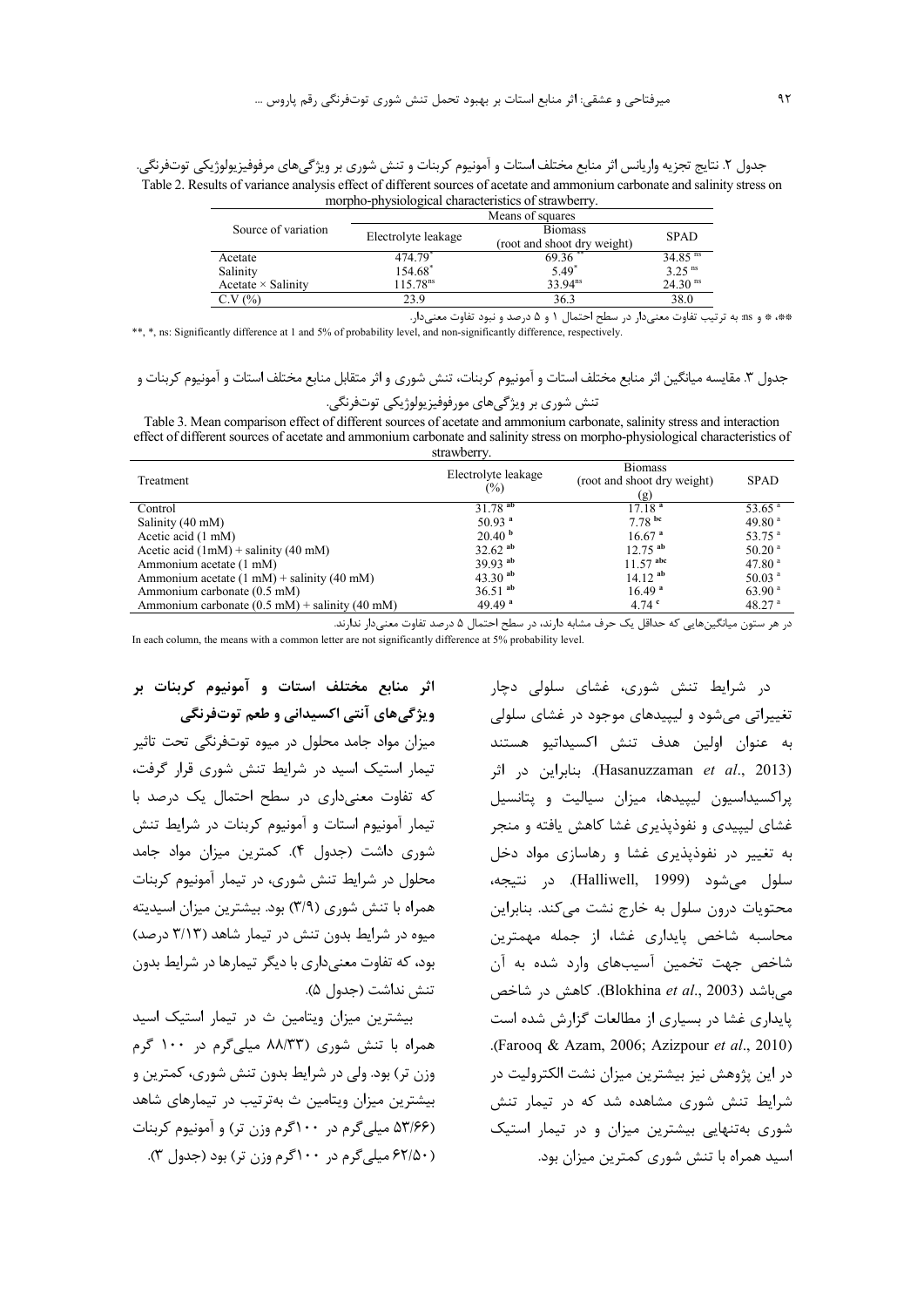جدول ۴. نتايج تجزيه واريانس اثر منابع مختلف استات و آمونيوم كربنات و تنش شوري بر ويژگيهاي آنتي اكسيداني و طعم توتفرنگي. Table 4. Result of variance analysis effect of different sources of acetate and ammonium carbonate and salinity on

strawberry fruit antioxidant and flavor charactristics.

|                           | Means of squares     |                           |               |             |  |
|---------------------------|----------------------|---------------------------|---------------|-------------|--|
| Source of variation       | Total soluble solids | <b>Titratable Acidity</b> |               |             |  |
|                           | <b>TSS</b>           | TA)                       | Ascorbic acid | Anthocyanin |  |
| Acetate                   | $22.74***$           | $21.90$ <sup>**</sup>     | 303.45        | 589.61°     |  |
| Salinity                  | 18.07 <sup>ns</sup>  | $11.38$ <sup>ns</sup>     | $212.16$ **   | 462.34      |  |
| Acetate $\times$ Salinity | 17.18                | $19.43$ <sup>**</sup>     | 345.85**      | $700.21$ ** |  |
| C. V. (%)                 | 14.00                | 25.00                     | 16.23         | 25.21       |  |
|                           |                      |                           |               |             |  |

\*\*، \* و ms: به ترتیب تفاوت معنیدار در سطح احتمال ۱ و ۵ درصد و نبود تفاوت معنیدار.

\*\*, \*, ns: Significantly differences at 1 and 5% of probability levels, and non-significantly difference, respectively.

جدول ۵. مقايسه ميانگين اثر منابع مختلف استات و آمونيوم كربنات، تنش شوري و اثر متقابل منابع مختلف استات و آمونيوم كربنات و

| نش شوری بر ویژگیهای انتی اکسیدانی و طعم توتفرنگی |  |
|--------------------------------------------------|--|
|--------------------------------------------------|--|

Table 5. Mean comparison effect of different sources of acetate and ammonium carbonate and salinity stress and interaction effect of different sources of acetate and ammonium carbonate and salinity stress on strawberry fruit antioxidant and falvor characteristics.

| Treatment                                                | Total soluble solids<br>TSS (Brix) | <b>Titratable Acidity</b><br>$(TA)(\%)$ | Ascorbic acid<br>(mg/100 gFW) | Anthocyanin<br>$(mg/100 \text{ g FW})$ |
|----------------------------------------------------------|------------------------------------|-----------------------------------------|-------------------------------|----------------------------------------|
| Control                                                  | 5.76 $^{b*}$                       | 3.13 <sup>a</sup>                       | 53.66 bc                      | $45.25$ <sup>bc</sup>                  |
| Salinity (40 mM)                                         | 5.60 <sup>b</sup>                  | $2.43$ <sup>ab</sup>                    | 42.50 $^{bc}$                 | 27.56 <sup>o</sup>                     |
| Acetic acid $(1 \text{ mM})$                             | 6.90 <sup>a</sup>                  | 3.06 <sup>a</sup>                       | 37.00 <sup>e</sup>            | 32.94 <sup>°</sup>                     |
| Acetic acid $(1mM)$ + salinity (40 mM)                   | 5.67 <sup>b</sup>                  | $2.13^{ab}$                             | 86.33 <sup>a</sup>            | 33.99 <sup>°</sup>                     |
| Ammonium acetate (1 mM)                                  | 5.63 $^{\rm b}$                    | 2.06 <sup>b</sup>                       | $68.66$ <sup>ab</sup>         | 69.47 <sup>a</sup>                     |
| Ammonium acetate $(1 \text{ mM})$ + salinity (40 mM)     | 5.76 <sup>b</sup>                  | 2.27 <sup>ab</sup>                      | $62.50$ abc                   | $30.82$ <sup>c</sup>                   |
| Ammonium carbonate (0.5 mM)                              | 6.70 <sup>a</sup>                  | $2.43$ <sup>ab</sup>                    | 18.50 <sup>d</sup>            | 74.37 <sup>a</sup>                     |
| Ammonium carbonate $(0.5 \text{ mM})$ + salinity (40 mM) | 3.9 <sup>c</sup>                   | $2.78$ <sup>ab</sup>                    | $79.00$ <sup>ab</sup>         | $40.22$ bc                             |

در هر ستون میانگینهایی که حداقل یک حرف مشابه دارند، در سطح احتمال ۵ درصد تفاوت معنی دار ندارند.

In each column, the means with a common letter are not significantly difference at 5% probability level.

بیشترین میزان آنتوسیانین میوه در تیمارهای آمونيوم استات و آمونيوم كربنات بود كه اختلاف معنیداری با دیگر تیمارها داشت (جدول ۴). ولی در تیمار تنش شوری بهتنهایی کمترین میزان آنتوسیانین (۲۷/۵۶ میلی گرم در ۱۰۰ گرم وزن تر) مشاهده شد.

در گیاهان، کربوهیدراتها نقشهای مهمی از جمله تغذیهای و مولکولهای پیغامرسان را دارند. مولکولهای گلوکز و ساکارز بهعنوان مولکولهای تنظیم کننده حیاتی شناخته شدهاند، که می توانند علاوه بر نقشهای مهم خود، بیان ژنهای مرتبط با متابولسیم گیاهان، تحمل در شرایط تنشهای مختلف، رشد و نمو را کنترل کنند .(Gupta & Huang,  $2014$ )

در سالهای اخیر مشخص شده است که کربوهیدراتها بهویژه در غلظتهای بالا میتوانند بهعنوان جاروب كننده گونههاى فعال اكسيژن نيزعمل كنند (Gupta & Huang, 2014). از اين رو افزايش در میزان کربوهیدراتهای محلول در میوه توتفرنگی در این آزمایش می تواند بیانگر افزایش تحمل در برابر تنش شوری باشد که این افزایش در تیمارهای استات

در دو شرایط تنش شوری و غیر تنش شوری بود. بر اساس يژوهش هاي .Chernane et al (2015)، افزايش میزان کربوهیدراتهای محلول در میوهها در شرایط تنش شوری یکی از پدیدههایی است که در جهت افزایش تنظیم اسمزی اتفاق می|فتد که این موضوع در اثر تجمع عناصر سديم و كلر اتفاق مي افتد كه منجر به افزایش میزان گلوکوزینالات در جهت تنظیم اسمزی می شود. از این رو بهدلیل نقش حدواسط استات در مسیر تنفس، مواد قندی تولید شده در جریان فتوسنتز می تواند وارد مسیر تنفسی نشده و در نتیجه انرژی کمتر مصرف شود و بیشتر کربوهیدراتهای تولیدشده بهعنوان نقش در مسیر تحمل به تنش شوری در توتفرنگی عمل نماید.

آنتوسیانینها از جمله رنگدانههای محلول در آب هستند که متعلق به خانواده فلاونوئیدها است و پیشنهاد شده است که آنتوسیانینها میتوانند در شرایط تنش شوری و خشکی بهعنوان یک عامل تنظیم کننده اسمزی عمل کنند. در این پژوهش نیز بیشترین میزان آنتوسیانین در تیمار آمونیوم استات و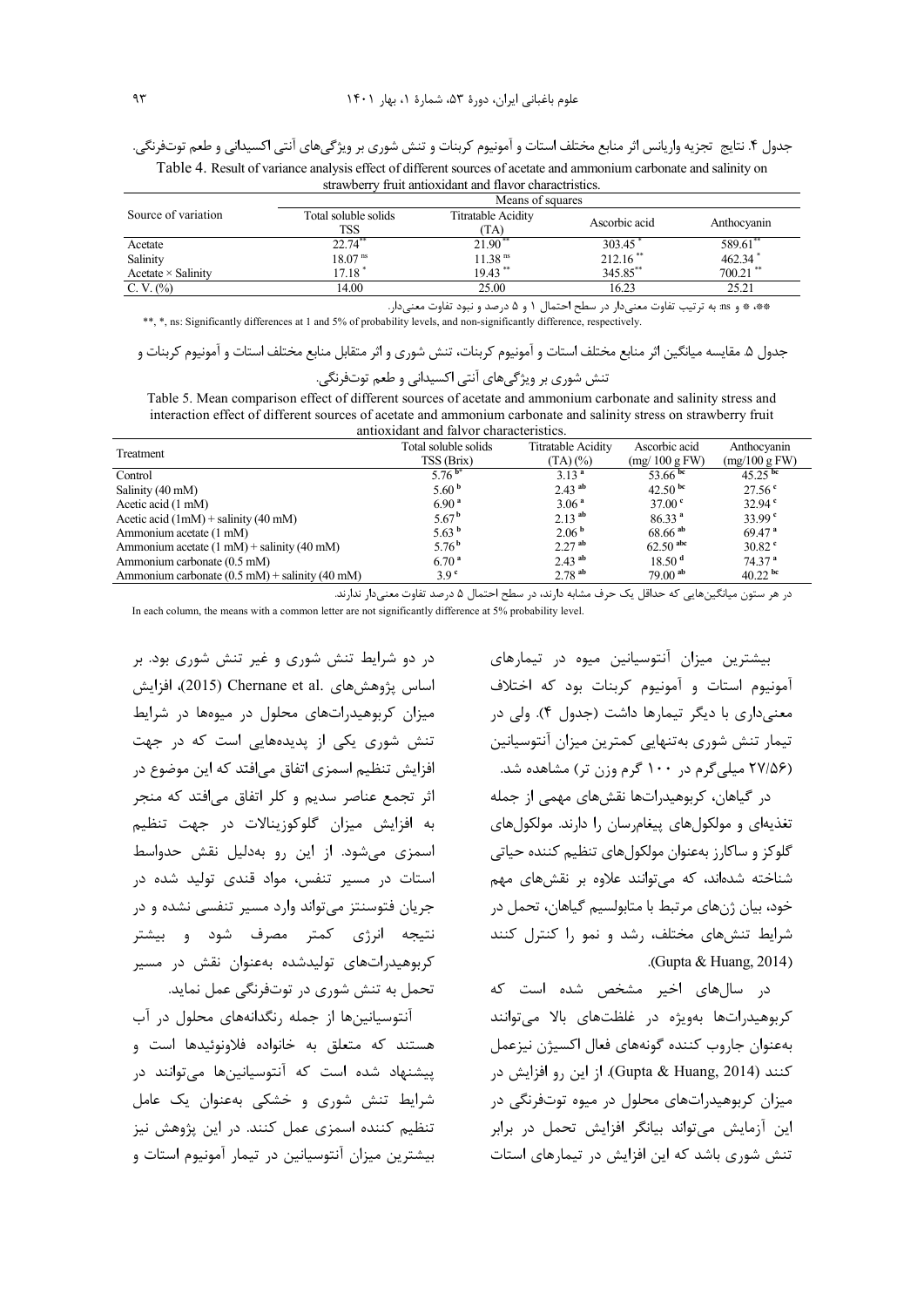آمونیوم کربنات در شرایط بدون تنش شوری بود که می توان در مقایسه با دیگر تیمارها، این افزایش در میزان آنتوسیانین را به حضور آمونیوم در این تیمارها نسبت داد. از سوی دیگر استات بهدلیل شرکت داشتن د, فعاليت سنتز جاسموناتها، مي تواند باعث افزايش سنتز آنتوسیانینها در میوهها شود.

در پژوهشهای گذشته نیز، اثر جاسموناتها در جهت افزایش سنتز آنتوسیانینها گزارش شده است (Ayala-Zavala *et al.*, 2005). در این پژوهش که در توتفرنگی انجام شد، مشاهده شد که کاربرد تیمار متیل جاسمونات، منجر به افزایش سنتز آنتی|کسیدانهای مختلف از جمله آنتوسیانین شده است که همین امر باعث افزایش کیفیت ماندگاری میوه پس از برداشت شده است (Reyes-Díaz et al., 2016).

اثر منابع مختلف استات و آمونیوم کربنات بر ویژگے های میوه شوری باعث کاهش وزن میوه اولیه (۱۰/۴۱ گرم) در شرایط تنش شوری شد، ولی کاهش در وزن میوه اولیه در تیمار تنش شوری همراه با آمونیوم استات کمتر بود (۱۶/۳۹ گرم) (جدول ۸). تنش شوری باعث

کاهش میزان عملکرد میوه تک بوته شد.

عملکرد میوه در بوته نیز با تنش شوری به میزان ۶۸ درصد نسبت به تیمار شاهد کاهش یافت، در حالی که این کاهش در تیمار آمونیوم استات این به میزان ۴۷ درصد بود. ولی در شرایط بدون تنش، بیشترین میزان عملکرد میوه د<sub>ر</sub> بوته در تیمارهای شاهد و آمونیوم کربنات بود که البته تفاوت معنیداری با تیمارهای استات نداشتند. از نظر تعداد فندقههای میوه، بیشترین و کمترین میزان تعداد فندقهها به-ترتیب در تیمار استیک اسید در دو شرایط بدون و با تنش شوری و تیمار تنش شوری به تنهایی بود (جدول ۸). از نظر تعداد گل در بوته نیز بیشترین میزان تعداد گل و گل آذین در بوته در تیمار استیک اسید در شرایط بدون تنش و کمترین آن نیز در تیمار آمونيوم كربنات به همراه تنش شوري بود (جدول ٨) و تفاوت معنی داری را در سطح احتمال ۵ درصد نشان دادند.

تعداد گل و گل آذین در بوته در تیمار استیک اسید در شرایط بدون تنش بیشترین میزان بود. از سوی دیگر شوری باعث کاهش تعداد گل در بوته شد ولی در تیمارهای دارای آمونیوم و استات این کاهش کمتر بود.

| جدول ٧. نتايج تجزيه واريانس اثر منابع مختلف استات و آمونيوم كربنات و تنش شوري بر ويژگيهاي ميوه توتفرنگي.                  |
|---------------------------------------------------------------------------------------------------------------------------|
| Table 7. Result of variance analysis effect of different sources of acetate and ammonium carbonate and salinity stress on |
| strawberry fruit charactristics.                                                                                          |

| Source of variation                     | Means of squares |                           |                                                                                                                                                                                                                                 |                      |  |
|-----------------------------------------|------------------|---------------------------|---------------------------------------------------------------------------------------------------------------------------------------------------------------------------------------------------------------------------------|----------------------|--|
|                                         | Achene number    | Yield per plant per month | Number of inflorescences                                                                                                                                                                                                        | Flowers per plant    |  |
| Acetate                                 | 9383.6           | 4426.0                    | J.U                                                                                                                                                                                                                             | 10.6                 |  |
| Salinity                                | 8021.7           | 1040.5                    |                                                                                                                                                                                                                                 | 2.84 <sup>ns</sup>   |  |
| $\text{Acetate} \times \text{Salinity}$ | $9540.8$ **      | 480.9 <sup>ns</sup>       |                                                                                                                                                                                                                                 | $6.11$ <sup>ns</sup> |  |
| C.V. (%)                                | 47.3             | 24.1                      | l Y.O                                                                                                                                                                                                                           | 99.O                 |  |
|                                         |                  |                           | $\sim$ . The contract of the contract of the contract of the contract of the contract of the contract of the contract of the contract of the contract of the contract of the contract of the contract of the contract of the co |                      |  |

\*\*، \* و ms: به ترتیب تفاوت معنیدار در سطح احتمال ۱ و ۵ درصد و نبود تفاوت معنیدار. \*\*, \*, ns: Significantly difference at 1 and 5% of probability level, and non-significantly difference, respectively.

Table 8. Mean comparison effect of different sources of acetate and ammonium carbonate and salinity stress and interaction effect of different sources of acetate and ammonium carbonate and salinity stress on strawberry fruit characteristics.

| Treatment                                                          | Achene number           | Yield per plant      | Number of            | <b>Flowers</b>       |
|--------------------------------------------------------------------|-------------------------|----------------------|----------------------|----------------------|
|                                                                    |                         | per month $(g)$      | inflorescences       | per plant            |
| Control                                                            | $363.55$ <sup>ab*</sup> | 57.62 <sup>a</sup>   | $9.50^{ab}$          | $31.0^{b}$           |
| Salinity (40 mM)                                                   | $200.00^{\circ}$        | $13.92^{\circ}$      | 4.0 <sup>d</sup>     | $14.6$ <sup>de</sup> |
| Acetic acid (1 mM)                                                 | $381.00^{\text{a}}$     | $57.81$ <sup>a</sup> | 10.50 <sup>a</sup>   | 41.6 <sup>a</sup>    |
| Acetic acid $(1mM)$ + salinity (40 mM)                             | $376.66^{\circ}$        | 25.56 <sup>b</sup>   | 6.9 <sup>bcd</sup>   | 21.0 <sup>cd</sup>   |
| Ammonium acetate (1 mM)                                            | $344.66$ <sup>ab</sup>  | 55.00 <sup>a</sup>   | 7.5 <sup>cd</sup>    | $24.5^{bc}$          |
| Ammonium acetate $(1 \text{ mM}) +$ salinity $(40 \text{ mM})$     | $297.55^{\circ}$        | 33.45 <sup>b</sup>   | $5.2$ <sup>abc</sup> | 24.0 <sup>cd</sup>   |
| Ammonium carbonate (0.5 mM)                                        | 343.11 $^{ab}$          | 58.32 <sup>a</sup>   | 5.6 <sup>bcd</sup>   | 23.0 <sup>cd</sup>   |
| Ammonium carbonate $(0.5 \text{ mM})$ + salinity $(40 \text{ mM})$ | $331.10^{ab}$           | $15.02^{\circ}$      | 4.7 <sup>bcd</sup>   | $9.5^{\circ}$        |

در هر ستون میانگینهایی که حداقل یک حرف مشابه دارند، در سطح احتمال ۵ درصد تفاوت معنیدار ندارند. In each column, the means with a common letter are not significantly difference at 5% probability level.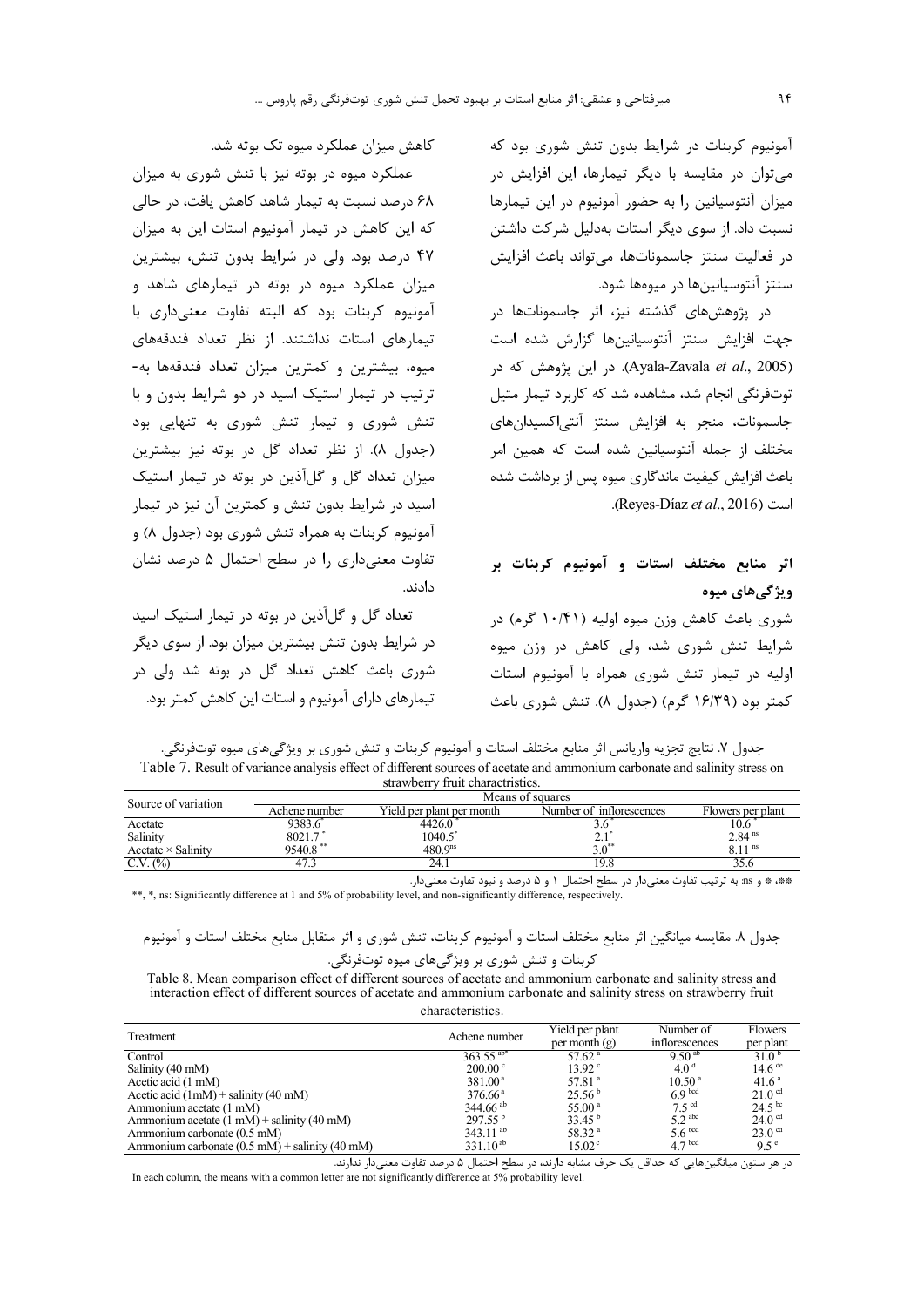پتاسیم به سدیم در تیمارهای استات بود (جدول ١٠). از نظر غلظت منیزیم موجود در برگهای توتفرنگی، در تیمارهای مختلف تفاوت معنے داری در دو شرایط بدون و با تنش شوری وجود نداشت، ولی کمترین میزان آن در تیمار تنش شوری بهتنهایی بود. بیشترین میزان کلسیم در شرایط بدون تنش در تیمارهای شاهد، آمونیوم استات و استیک اسید به ترتیب به میزان ۲/۰۰، ۲/۲۰ و ۲/۰۷ میلی گرم در گرم وزن خشک بود. تنش شوری باعث کاهش میزان کلسیم در برگ توتفرنگی شد و کمترین آن در تیمارهای تنش شوری بهتنهایی (۰/۶۹) و آمونیوم کربنات به همراه تنش شوری (۰/۷۱) بود، در حالی که بیشترین میزان آن در تیمارهای استات شامل استیک اسيد (٠/٧٩) و آمونيوم استات (٠/٩٠) بود (جدول ١٠). در شرایط تنش شوری، فعالیت فتوسنتز گیاه، از یک سو بەدلیل پسابیدگی بافت کە منجر بە کاھش نفوذیذیری  $\mathrm{Na}^+$  میشود و از سوی دیگر بهدلیل ورود یونهای $\mathrm{CO}_2$ به درون سلولها، منجر به غیر فعال شدن سیستمهای انتقال الكترون شده مىشود، كاهش مىيابد (Allakhverdiev et al., 2000). پژوهشگران از سال های گذشته به این نتیجه رسیدهاند که ارتباط نسبت پتاسیم به سديم درون بافتها با تحمل به تنش شورى بهعنوان یکی از معتبرترین شاخصها در بهنژادی تحمل به شوری می باشد (Stuciffe & Baker, 1981). یکی از دلایل مهم برای کاهش غلظت پتاسیم در محیط شور، به دلیل حضور غلظت بالای سدیم در محیط خارجی است که منجر به ایجاد رقابت با پتاسیم برای ورود به داخل سلول میشود. از سوی دیگر، این دو یون دارای شعاع هیدراته مشابهی هستند و از این رو پروتئینهای انتقال دهنده آنها ممکن است در تشخیص آنها دچار اشتباه شوند (Blumwald et al., 2000). بنابراین سدیم به راحتی بهوسیله ناقلهای پتاسیم وارد سلول شده و جذب پتاسیم کاهش می بابد. از این رو تغییر نسبت پتاسیم به سدیم در سیتوسول می تواند بر فرآیندهای بیوانرژتیک اثر بگذارد و با این جایگزینی در فعالیت آنزیمها اختلال ایجاد شود و در نتیجه کاهش رشد و یا حتی مرگ سلول Blumwald et al., ) ابه همراه داشته باشد  $. (2000)$ 

افزایش گلدهی در تیمارهای حاوی آمونیوم میتواند بهدلیل نقش آنها در فعال کردن و تحریک تولید سيتوكينينهاي فعال از جمله زآتين و ايزوينتيل آدنوزين باشد. از سوی دیگر، حضور آمونیوم منجر به تولید آرژنین میشود، آرژنین نیز که پیشساز پلیآمینها است، باعث تولید پلیآمینها شده و پلیآمینهای تولید شده هم در فرآیند گلدهی و افزایش میزان گلها و هم بهعنوان مولکولهای پیغامرسان عمل کرده و باعث افزایش تحمل Albuquerque et al., ) میشود (Albuquerque et al., ) 2006). از سوی دیگر مشخص شده است که استات نیز می تواند در سنتز پلی آمینها نقش داشته باشد. از این رو افزایش تعداد گل در بوته نیز باعث افزایش میزان عملکرد در بوته می شود که در این پژوهش نیز مشاهده شد، اگرچه شوری باعث کاهش گل و در نتیجه عملکرد در بوته شد، ولي در تيمارهاي استات و آمونيوم اين كاهش کمتر اتفاق افتاد. کاهش در میزان عملکرد در شرایط تنش شوری در پژوهشهای گذشته در توتفرنگی نیز وجود دارد (Saied et al., 2005; Orsini et al., 2012). از دیگر عوامل کاهش دهنده میزان عملکرد در توتفرنگی را می توان با بر هم خوردن تعادل هورمونی میوه و گیاه در اثر تنش شوری مرتبط دانست ( ,Fernandez et al 2003). همچنین در شرایط تنش شوری، از جذب و انتقال آب به درون میوهها جلوگیری می شود، که همین موضوع می تواند به کوچکتر شدن اندازه میوه و در نهایت كاهش وزن آن منجر شود (Sato et al., 2006). نتايج کاهش در عملکرد و گلدهی رقم پاروس توتفرنگی در اثر تنش شوری، مطابق با یافتههای دیگر در رقم پاروس توتفرنگی می باشد (Eshghi et al., 2017).

# اثر منابع مختلف استات و آمونیوم کربنات بر غلظت عناصر معدنی در دو شرایط بدون و تنش شوری

شوری باعث تغییر در عناصر پتاسیم و سدیم در گیاهان توتفرنگی در شرایط تنش شوری شد (جدول ۹). در حالت کلی، بیشترین میزان نسبت پتاسیم به سدیم در شرایط بدون تنش شوری و کمترین آن در شرایط تنش شوری مشاهده شد، ولی در بین تیمارهای مختلف تفاوت معنیداری وجود نداشت. از سوی دیگر، بیشترین نسبت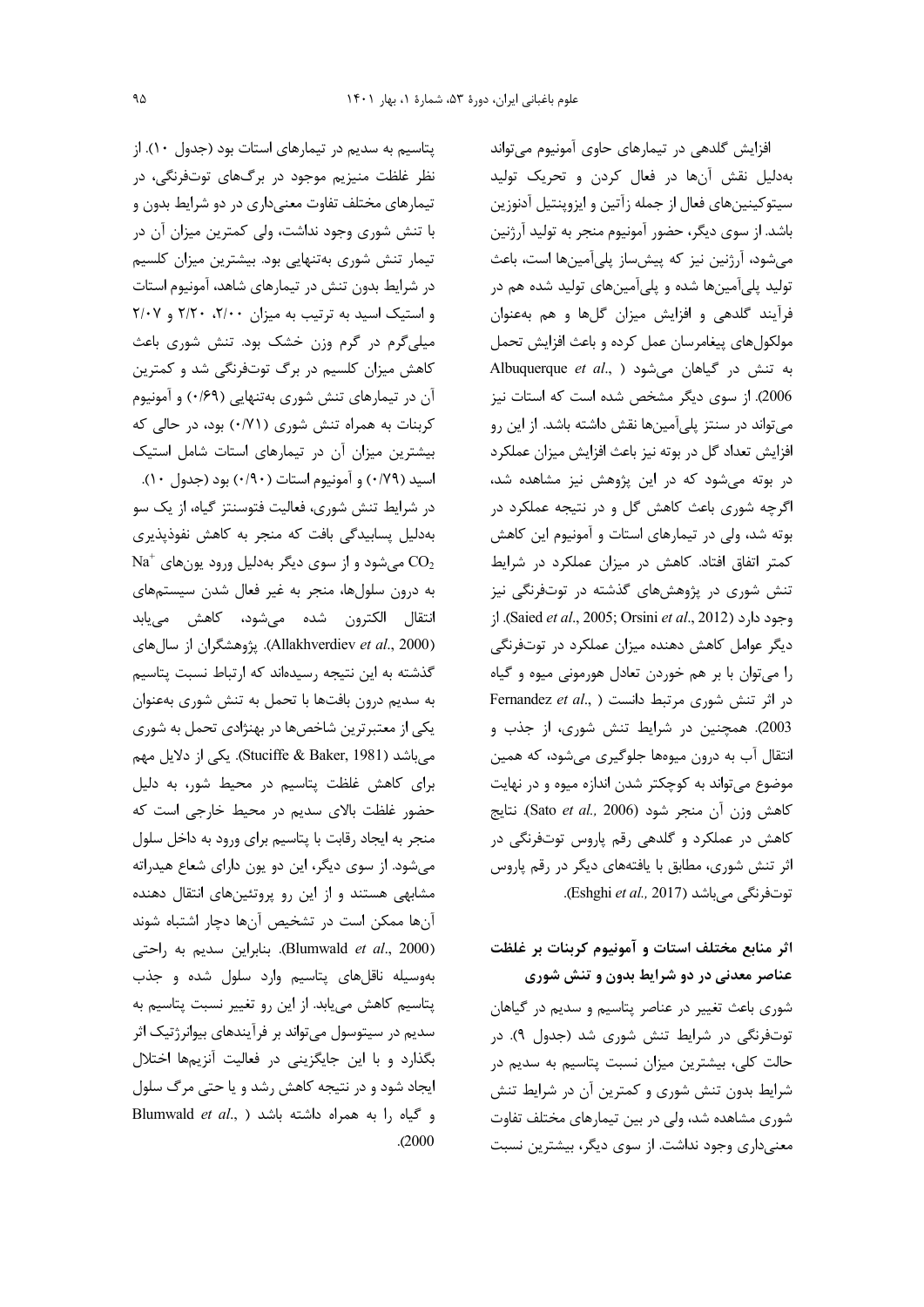جدول ۹. نتايج تجزيه واريانس اثر منابع مختلف استات و آمونيوم كربنات و تنش شورى بر غلظت عناصر معدنى برگ توتفرنگى. Table 9. Result of variance analysis effect of different sources of acetate and ammonium carbonate and salinity stress on mineral concentration of strawberry leaf.

| Source of variation       |            | Means of squares     |                      |
|---------------------------|------------|----------------------|----------------------|
|                           | $K^+/Na^+$ | Mg                   | Сa                   |
| Acetate                   | 0.819      | $1.13$ **            | 2.90                 |
| Salinity                  | $0.546*$   | $1.17$ <sup>ns</sup> | $1.42$ <sup>**</sup> |
| Acetate $\times$ Salinity | $1.23***$  | $2.18*$              | 3.25                 |
| C.V. (%)                  | 25.00      | 45.2                 | 34.5                 |

\*\*، \* و as: به ترتیب تفاوت معنیدار در سطح احتمال ١ و ۵ درصد و نبود تفاوت معنیدار.

\*\*, \*, ns: Significantly difference at 1 and 5% of probability level, and non-significantly difference, respectively.

جدول ١٠. مقايسه ميانگين اثر منابع مختلف استات و آمونيوم كربنات، تنش شوري و اثر متقابل منابع مختلف استات و آمونيوم

کربنات و تنش شوری بر غلظت عناصر معدنی برگ توتفرنگی.

Table 10. Mean comparison effect of different sources of acetate and ammonium carbonate and salinity stress and interaction effect of different sources of acetate and ammonium carbonate and salinity stress on mineral concentration of strawberry leaf.

|                                                                | $K^{\dagger}/Na^{\dagger}$ |                       |                   |
|----------------------------------------------------------------|----------------------------|-----------------------|-------------------|
| Treatment                                                      |                            | $Mg(\%)$              | Ca $(\%)$         |
| Control                                                        | $12.33^{a*}$               | $0.831$ <sup>ab</sup> | 2.00 <sup>a</sup> |
| Salinity (40 mM)                                               | 1.48 <sup>b</sup>          | 0.818 <sup>b</sup>    | 0.69 <sup>°</sup> |
| Acetic acid (1 mM)                                             | 14.11 <sup>a</sup>         | $0.854$ <sup>a</sup>  | 2.07 <sup>a</sup> |
| Acetic acid $(1mM)$ + salinity (40 mM)                         | 2.10 <sup>b</sup>          | $0.837$ <sup>ab</sup> | 0.79 <sup>c</sup> |
| Ammonium acetate (1 mM)                                        | 9.27 <sup>a</sup>          | $0.855$ <sup>a</sup>  | 2.20 <sup>a</sup> |
| Ammonium acetate $(1 \text{ mM})$ + salinity $(40 \text{ mM})$ | 2.11 <sup>b</sup>          | $0.820$ <sup>ab</sup> | 0.90 <sup>b</sup> |
| Ammonium carbonate (0.5 mM)                                    | 9.93 <sup>a</sup>          | $0.825$ <sup>ab</sup> | 1.36 <sup>b</sup> |
| Ammonium carbonate $(0.5 \text{ mM})$ + salinity (40 mM)       | 0.99 <sup>b</sup>          | $0.829$ <sup>ab</sup> | $0.71$ c          |

در هر ستون میانگینهایی که حداقل یک حرف مشابه دارند، در سطح احتمال ۵ درصد تفاوت معنی دار ندارند.

In each column, the means with a common letter are not significantly difference at 5% probability level.

نتىجەگىرى كلى

در مجموع یافتههای پژوهش حاضر نشان داد که تیمارهای استات و بهویژه تیمار استیک اسید در غلظت ١ ميلي،مولار بەصورت محلول ياشى مى تواند بەعنوان يک ترکیب جهت افزایش تحمل به تنش شوری در گیاهان و بهویژه در توتفرنگی با توجه به نامطلوب شدن کیفیت و شور شدن آبهای آبیاری و بهویژه آبهای موجود در گلخانه و همچنین کیفیت نامطلوب محلولهای غذایی در کشتهای هیدرویونیک، داشته باشد، پیشنهاد شود. تیمار استیک اسید بهتر است که علاوه بر تیمار محلول یاشی، به صورت محلول خاکی ولی در غلظتهای مورد تایید و آزمایش شده، نیز در گیاهان مورد آزمایش قرار گیرد. اگر چه در شرایط تنش شوری میزان عملکرد کاهش می بابد، ولی در پژوهش انجام شده مشخص گردید که اگرچه تیمار شوری منجر به کاهش عملکرد در توتفرنگی می شود ولی با کاربرد تیمار استات، کاهش عملکرد تا میزان ۵۰ درصد کمتر شد.

کلسیم از جمله کاتیونهای مهم مورد نیاز گیاهان است و در حفظ دیواره سلولی و نفوذپذیری و یا حالت نیمه تراوایی غشا نقش دارد. کلسیم از طریق تغییر ونب به نفع  $\mathrm{K}^+$  موجب تغییر نسبت  $\mathrm{K}^+$  شده و  $\mathrm{K}^+$  به نفع نسبت آن ,ا افزایش می دهد (Cramer, 2002). در پژوهش انجام شده نیز شوری باعث کاهش نسبت یتاسیم به سدیم شد ولی این میزان کاهش در مقایسه با تیمار تنش شوری بهتنهایی و تیمار آمونیوم کربنات همراه با تنش شوری در تیمارهای دارای استات کمتر بود و این بدین معناست که این تیمارها با نفوذ و ورود کمتر سدیم به درون سلولها، توانستند میزان تجمع يتاسيم به سديم را درون سلول بالا نگه دارند و از این رو میزان آسیبهای وارد شده بهوسیله یون سدیم را کمتر کنند. همانگونه که نتایج آزمایش نشت الکترولیت نیز گویای این مطلب است که در تیمارهای حاوی استات، این میزان نشت یونی کمتر اتفاق افتاده بود.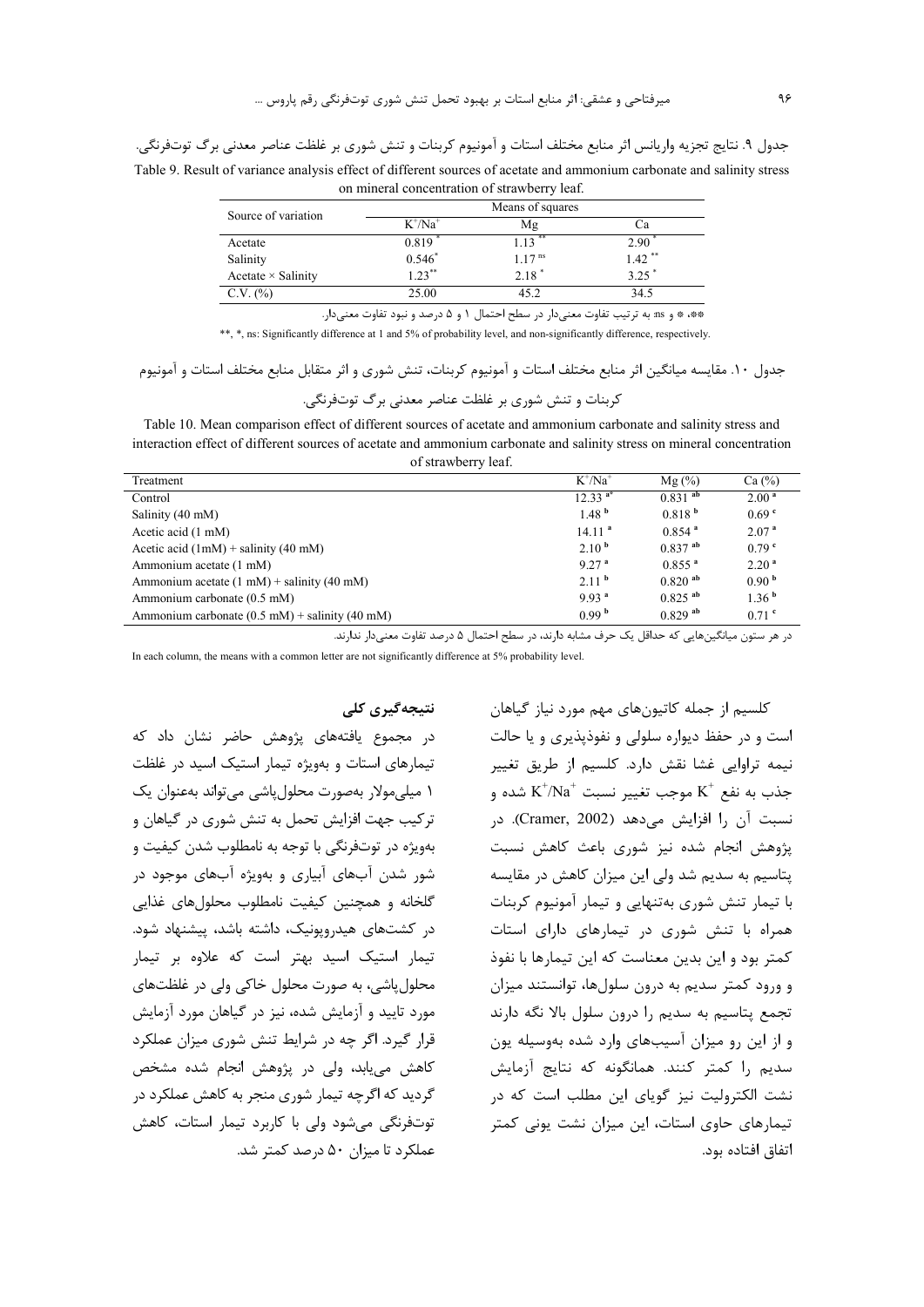#### **REFERENCES**

- 1. Albuquerque, N., Egea, J., Burgos, L., Martinez‐Romero, D., Valero, D., & Serrano, M. (2006). The influence of polyamines on apricot ovary development and fruit set. *Annals of Applied Biology,*  149(1), 27-33.
- 2. Allakhverdiev, S. I., Kinoshita, M., Inaba, M., Suzuki, I., & Murata, N. (2001). Unsaturated fatty acids in membrane lipids protect the photosynthetic machinery against salt-induced damage in *synechococcus*. *Plant Physiology*, 125(4), 1842-1853.
- 3. Ashraf, M. P. J. C., & Harris, P. J. C. (2004). Potential biochemical indicators of salinity tolerance in plants. *Plant Science*, 166(1), 3-16.
- 4. Ayala-Zavala, J. F., Wang, S. Y., Wang, C. Y., & González-Aguilar, G. A. (2005). Methyl jasmonate in conjunction with ethanol treatment increases antioxidant capacity, volatile compounds and postharvest life of strawberry fruit. *European Food Research and Technology*, 221(6), 731.
- 5. Azizpour, K., Shakiba, M. R., Sima, N. K. K., Alyari, H., Mogaddam, M., Esfandiari, E., & Pessarakli, M. (2010). Physiological response of spring durum wheat genotypes to salinity*. Journal of Plant Nutrition;* 33(6), 859-873.
- 6. Blokhina, O., Virolainen, E., & Fagerstedt, K. V. (2003). Antioxidants, oxidative damage and oxygen deprivation stress: a review. *Annals of Botany*; 91(2), 179-194.
- 7. Blumwald, E., Aharon, G. S., & Apse, M. P. (2000). Sodium transport in plant cells. *Biochemistry and Biophysics Acta;* 1465, 140-151.
- 8. Bor, J. Y., Chen, H. Y., & Yen, G. C. (2006). Evaluation of antioxidant activity and inhibitory effect on nitric oxide production of some common vegetables. *Journal of Agricultural and Food Chemistry*, 54(5), 1680-1686.
- 9. Caulet, R. P., Gradinariu, G., Iurea, D., & Morariu, A. (2014). Influence of furostanol glycosides treatments on strawberry (*Fragaria× ananassa* Duch.) growth and photosynthetic characteristics under drought condition. *Scientia Horticulturae*, 169*,* 179-188.
- 10. Chapman, J. A. (1961). Morphological and chemical studies of collagen formation: I. The fine structure of guinea pig granulomata. *The Journal of Cell Biology,* 9(3), 639-651.
- 11. Chernane, H., Latique, S., Mansori, M., & El Kaoua, M. (2015). Salt stress tolerance and antioxidative mechanisms in wheat plants (*Triticum durum* L.) by seaweed extracts application. *Journal of Agriculture and Veterinary Sciences*, 8(1), 36-44.
- 12. Cramer, G. R. (2002). Sodium-calcium interactions under salinity stress (Ed), *In salinity: environment-plants-molecules* (pp. 205-227). Springer Science.
- 13. Eshghi, S., Moharami, S., & Jamali, B. (2017). Effect of salicylic acid on growth, yield and fruit quality of strawberry cv. 'Paros' under salinity conditions**.** *Journal of Science and Technology of Greenhouse Culture Soilless Culture Research Center*, 7(4), 163-174. (In Farsi).
- 14. Evans, L. T. (2005). Is crop improvement still needed? *Journal of Crop Improvement*, 14(1-2), 1-7.
- 15. FAOSTAT (2010), http://faostat.fao.org/
- 16. Farooq, S., & Azam, F. (2006). The use of cell membrane stability (CMS) technique to screen for salt tolerant wheat varieties. *Journal of Plant Physiology;* 163(6), 629-637.
- 17. Fatemy, L.S., Tabatabaei, S.J, & Fallahi, E. (2009). The effect of silicon on the growth and yield of strawberry grown under saline conditions. *Journal of Horticulture Science*, 23(1), 88-95. (In Farsi).
- 18. Fernandez-Ballester, G., Garica-Sanchez, F., Cerda, A., & Martinezm, V. (2003) Tolerance of citrus rootstock seedlings to saline stress based on their ability to regulate ion uptake and transport. *Tree Physiology,* 23, 265-271.
- 19. Gupta, B., & Huang, B. (2014). Mechanism of salinity tolerance in plants: physiological, biochemical, and molecular characterization. *International Journal of Genomics*, 2014, 1-18.
- 20. Halliwell, B., & Gutteridge, J. M. (1999). Oxygen is a toxic gas: an introduction to oxygen toxicity and reactive oxygen species. *Free Radicals in Biology and Medicine*; 3: 1-35.
- 21. Hasanuzzaman, M., Nahar, K., & Fujita, M. (2013). Plant response to salt stress and role of exogenous protectants to mitigate salt-induced damages (pp. 25-87). In: Ecophysiology and responses of plants under salt stress (eds.). Ahmad, P., Prasad, M. N. V. and Azooz, M.M. New York, Springer.
- 22. Hoagland, D. R., & Arnon, D. I. (1950). *The water-culture method for growing plants without soil*  (2nd edit). Circular. California Agricultural Experiment Station.
- 23. Hooks, M. A., Turner, J. E., Murphy, E. C., & Graham, I. A. (2004). Acetate non-utilizing mutants of *Arabidopsis*: evidence that organic acids influence carbohydrate perception in germinating seedlings. *Molecular Genetics and Genomics*, 271(3), 249-256.
- 24. Jackson, M. L. (1967). *Soil chemical analysis prentice*. Hall of India Private Limited.
- 25. Jamali, B., Eshghi, S., & Kholdebarin, B. (2014). Response of strawberry 'Selva' plants on foliar application of sodium nitroprusside (nitric oxide donor) under saline conditions. *Journal of Horticultural Research*, 22(2), 139-150.